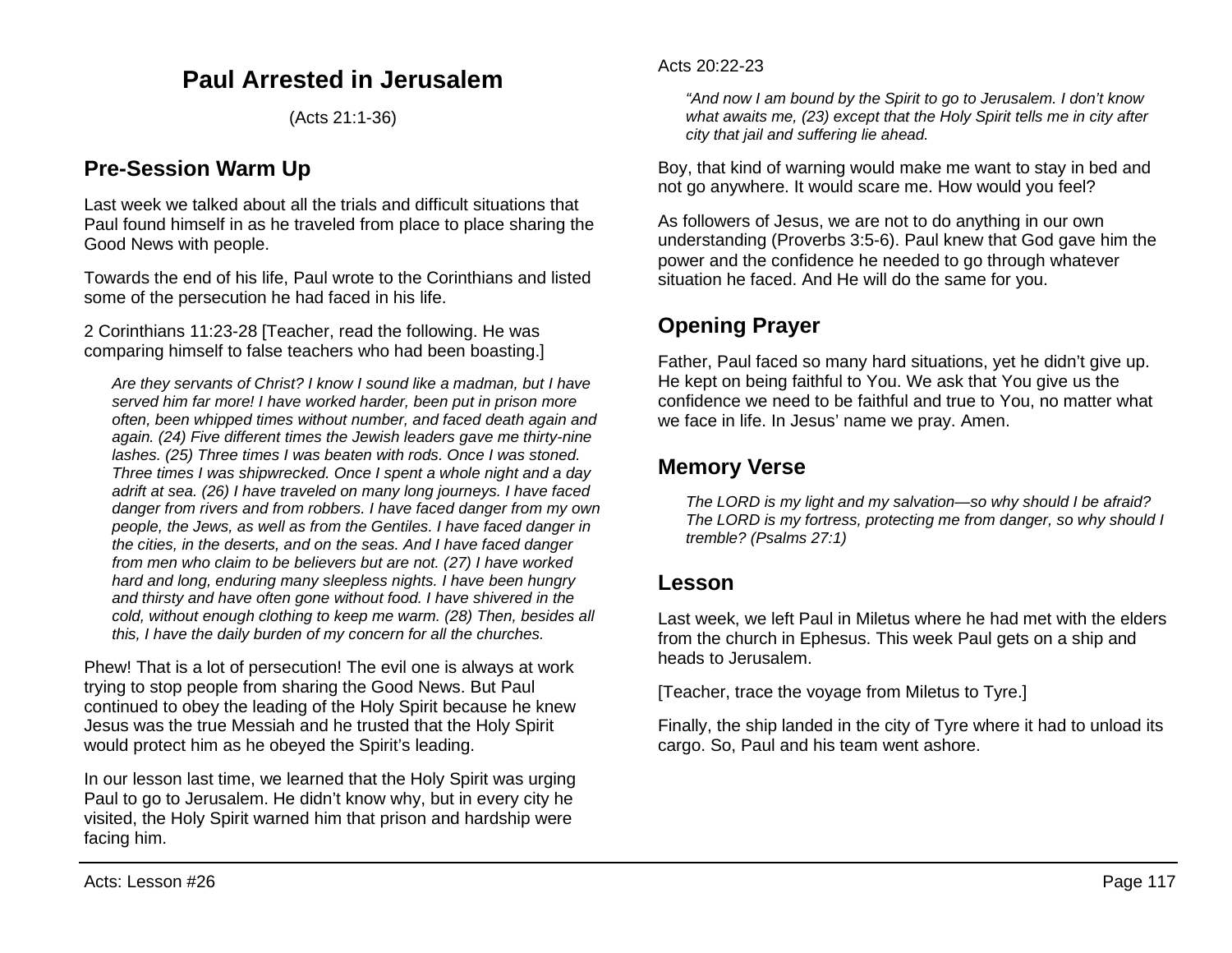#### Acts 21:4

*We went ashore, found the local believers, and stayed with them a week. These believers prophesied through the Holy Spirit that Paul should not go on to Jerusalem.*

Again, the Holy Spirit was speaking through the believers there, telling Paul what to expect when he got to Jerusalem. They didn't want Paul to face danger, so they pleaded with him not to go. But Paul knew that he must go.

#### Acts 21:5-6

*When we returned to the ship at the end of the week, the entire congregation, including women and children, left the city and came down to the shore with us. There we knelt, prayed, (6) and said our farewells. Then we went aboard, and they returned home.*

Everyone went down to the docks with Paul to see him off. They prayed with him and said their good byes.

After leaving Tyre, the ship made one more stop, then they went on to Caesarea by foot.

#### Acts  $21.8$

*The next day we went on to Caesarea and stayed at the home of Philip the Evangelist, one of the seven men who had been chosen to distribute food.*

We have met Philip in the book of Acts on several occasions. In chapter 7, we were first introduced to him as one of the seven men chosen to serve food to the widows along with Stephen who was stoned to death. In chapter 8, we learned that Philip shared the gospel with Simon the sorcerer, in Samaria. Then right after that, later in chapter 8, the Holy Spirit told Philip to share the Good News with the Ethiopian in the chariot.

While Paul and his team were staying with Philip, a prophet by the name of Agabus came to visit.

We met Agabus back in chapter 11 when he predicted that a great famine was coming upon the entire Roman world (Acts 11:28). If you remember, this prophesy prompted Paul to gather a gift to send down to the believers in Jerusalem.

While staying at Philip's house, Agabus did something kind of strange.

Acts 21:10-11

*Several days later a man named Agabus, who also had the gift of prophecy, arrived from Judea. (11) He came over, took Paul's belt, and bound his own feet and hands with it. Then he said, "The Holy Spirit declares, 'So shall the owner of this belt be bound by the Jewish leaders in Jerusalem and turned over to the Gentiles.'"*

Agabus did a little skit to act out the kind of persecution that Paul was going to face in Jerusalem. They all knew that certain danger was waiting for Paul, so the believers begged Paul not to go.

[Teacher, demonstrate this!]

#### Acts 21:12-14

*When we heard this, we and the local believers all begged Paul not to go on to Jerusalem. (13) But he said, "Why all this weeping? You are breaking my heart! I am ready not only to be jailed at Jerusalem but even to die for the sake of the Lord Jesus." (14) When it was clear that we couldn't persuade him, we gave up and said, "The Lord's will be done."*

The believers meant well. They loved Paul and it was heart breaking for them to think of him facing danger. But God had clearly told Paul what to do and he could not allow the concern of the others to keep him from obeying God. Paul had confidence that the Holy Spirit would enable him to face any situation.

When they arrived in Jerusalem, Paul and his team were welcomed by the believers there. Paul told them about all the wonderful things God had done among the Gentiles in each place he traveled.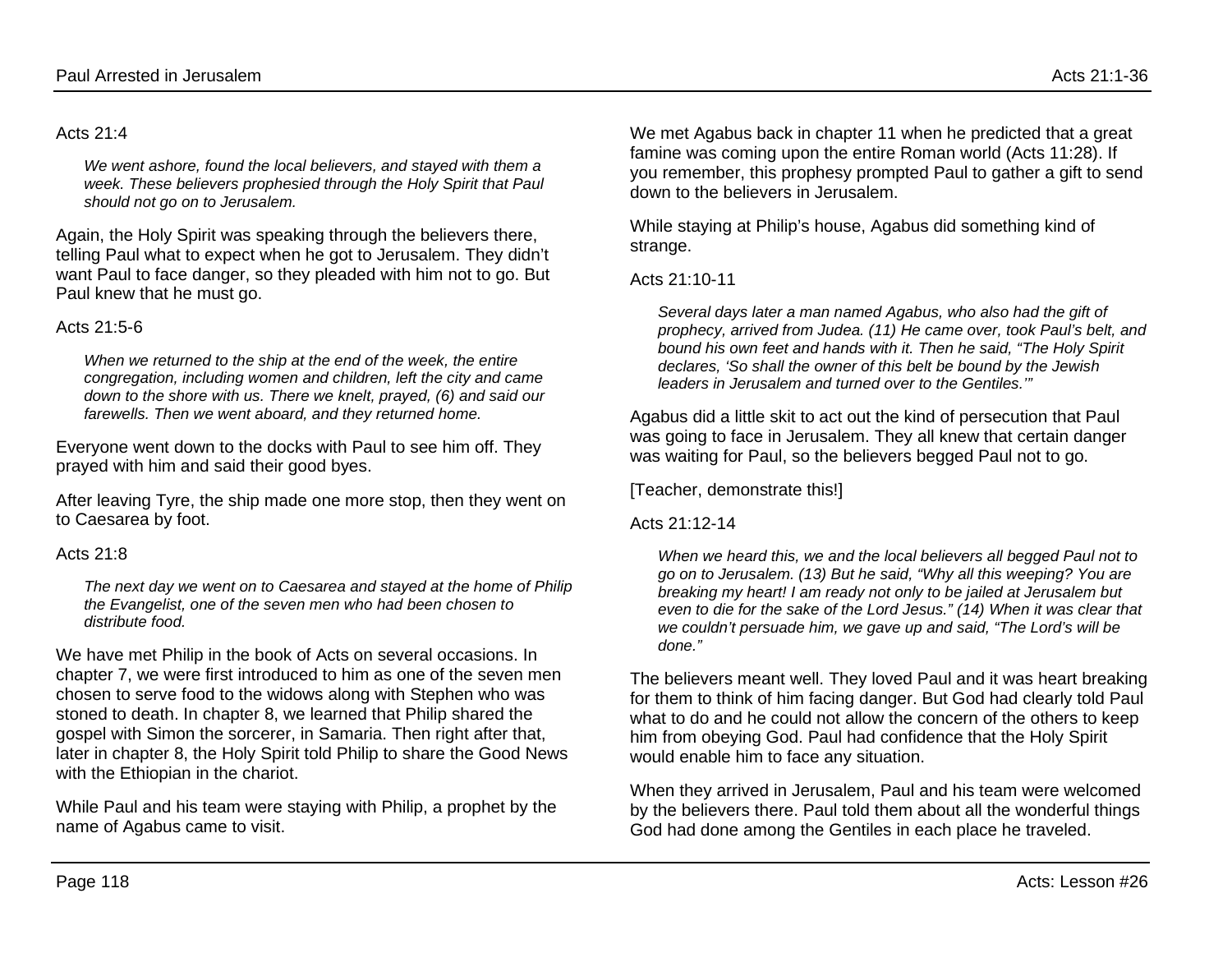#### Acts 21:20-22

*After hearing this, they praised God. And then they said, "You know, dear brother, how many thousands of Jews have also believed, and they all follow the law of Moses very seriously. (21) But the Jewish believers here in Jerusalem have been told that you are teaching all the Jews who live among the Gentiles to turn their backs on the laws of Moses. They've heard that you teach them not to circumcise their children or follow other Jewish customs. (22) What should we do? They will certainly hear that you have come.*

The Jewish believers had been misinformed about what Paul had been teaching the Gentiles. They were spreading outright lies about Paul. So, they suggested that Paul prove to the Jewish believers that there was no truth to these rumors.

#### Acts 21:23-24

*"Here's what we want you to do. We have four men here who have completed their vow. (24) Go with them to the Temple and join them in the purification ceremony, paying for them to have their heads ritually shaved. Then everyone will know that the rumors are all false and that you yourself observe the Jewish laws.*

They were telling Paul to prove to the Jewish believers that he was truly dedicated to God by going to the Temple and going through the Jewish purification ceremony. So, Paul said he would do it.

When Paul was at the Temple, trouble broke out just about the time the purification ceremony was over.

#### Acts 21:27-29

*The seven days were almost ended when some Jews from the province of Asia saw Paul in the Temple and roused a mob against him. They grabbed him, (28) yelling, "Men of Israel, help us! This is the man who preaches against our people everywhere and tells everybody to disobey the Jewish laws. He speaks against the Temple—and even defiles this holy place by bringing in Gentiles." (29) (For earlier that day they had seen him in the city with Trophimus, a Gentile from Ephesus, and they assumed Paul had taken him into the Temple.)*

The unbelieving Jews stirred up trouble and accused Paul of taking a Gentile into the Temple area.

[Teacher, show a diagram of the Temple and point out that although Gentiles were not allowed inside the Temple, there were places Gentiles could worship.]

Paul had not disobeyed the traditions of the Jewish people but because he was traveling with a Gentile and was at the Temple, the crowds assumed he broke God's laws.

The crowd went crazy and came from all directions and grabbed Paul.

#### Acts 21:30-32

*The whole city was rocked by these accusations, and a great riot followed. Paul was grabbed and dragged out of the Temple, and immediately the gates were closed behind him. (31) As they were trying to kill him, word reached the commander of the Roman regiment that all Jerusalem was in an uproar. He immediately called out his soldiers and officers and ran down among the crowd. When the mob saw the commander and the troops coming, they stopped beating Paul.*

Someone sent for the Roman commander. When the rioters saw the commander and his soldiers coming, they stopped beating Paul.

The commander arrested Paul and ordered him to be bound with chains. Then the commander tried to find out what the problem was, but no one gave him a clear answer. Since the commander couldn't get the real facts, he ordered that Paul be taken and placed in the barracks.

#### Acts 21:33-35

*Then the commander arrested him and ordered him bound with two chains. He asked the crowd who he was and what he had done. (34) Some shouted one thing and some another. Since he couldn't find out the truth in all the uproar and confusion, he ordered that Paul be taken*